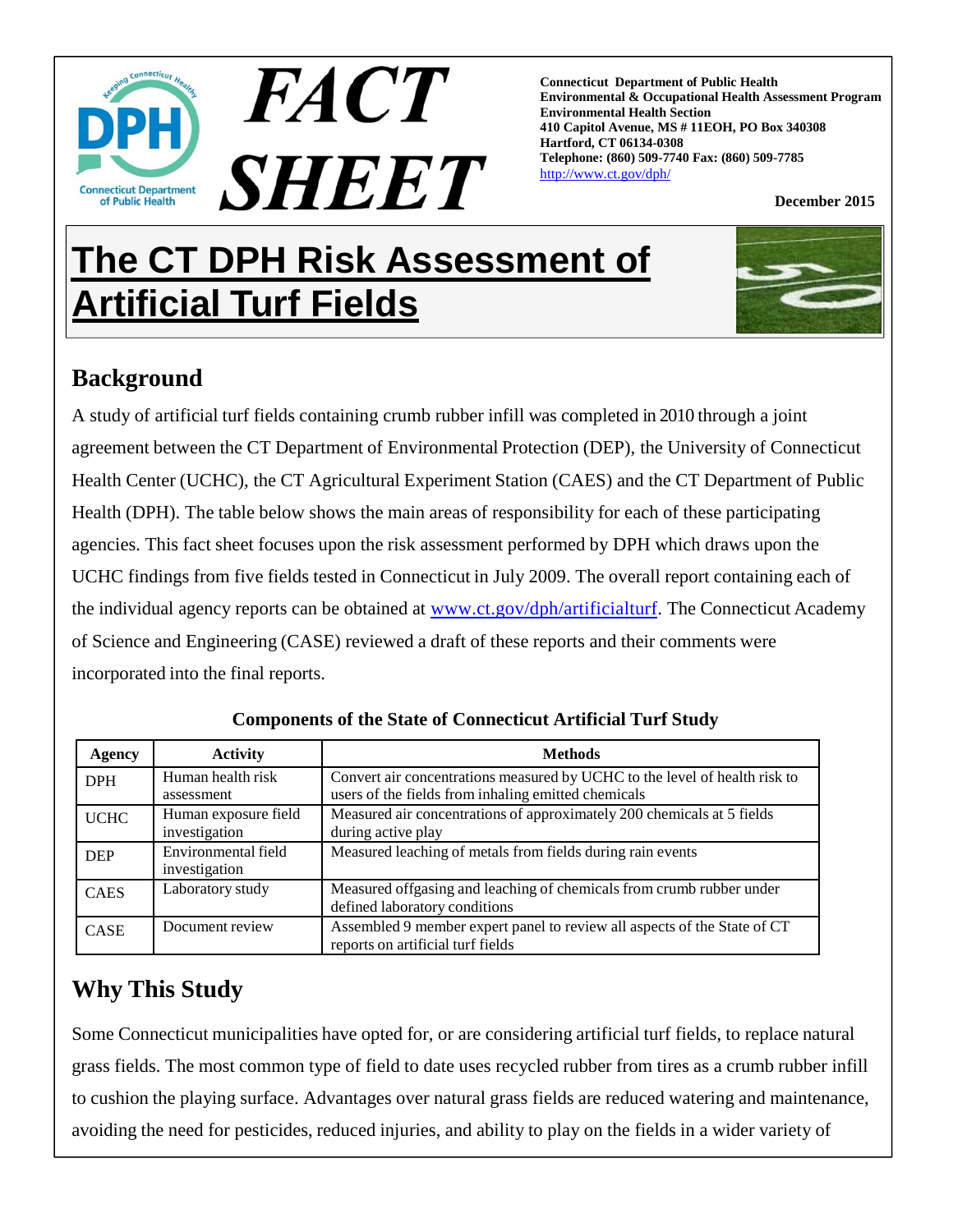weather conditions.

Questions have been raised regarding health, safety and environmental aspects of the rubber infill material. Rubber contains a variety of industrial chemicals that, in small quantities, can be released into the air on warm days and from sports activities on the fields. Previous studies in Europe and the United States have tested a limited number of fields for the release of chemicals of potential concern (COPCs). The Connecticut study was designed to evaluate outdoor and indoor fields in Connecticut for airborne chemicals that are emitted from the crumb rubber under summertime active play conditions. The artificial grass blades were also tested for lead content due to concerns raised in New Jersey that the plastic blades can contain lead. Connecticut's study enhances the database on crumb rubber fields by increasing the number of fields tested, by evaluating an indoor field, something that has not previously been done in the United States, by using personal monitoring techniques to better assess the exposure of players on the fields, and by expanding the risk assessment by focusing on acute health risks in general and benzothiazole, in particular. Benzothiazole is the main chemical that vaporizes from the crumb rubber.

### **What Was Done**



#### A. The Field Investigation

UCHC sent a team of researchers to four outdoor fields and one indoor field spread across Connecticut. Sampling occurred on warm, sunny and low wind days in July 2009. Sampling equipment was set up on the field as well as at upwind background locations to determine what was coming off the field. Three soccer players at each field were equipped with personal monitoring devices and these results together with the stationary samplers (on field and background) were used to characterize the possible exposures. Overall, approximately 200 chemicals were tested for at each field including 60 volatile organic chemicals (VOCs), 22 polycyclic aromatic hydrocarbons (PAHs), 7 nitrosamines, 5 specially targeted rubber-related chemicals, 93 miscellaneous air pollutants, lead and particulate matter  $(PM_{10})$ . The samples were sent to a laboratory in Wisconsin that is capable of detecting even very small amounts of chemicals in air samples. In addition, bulk samples of crumb rubber and turf fibers were analyzed for lead by a laboratory in Connecticut.

#### B. The Risk Assessment

DPH reviewed the UCHC data to identify chemicals that were coming from the field rather than from background sources of air pollution. Any chemical found to be 25% higher on the field than upwind was considered to be field-related. A total of 27 COPCs were identified on this basis and run through the human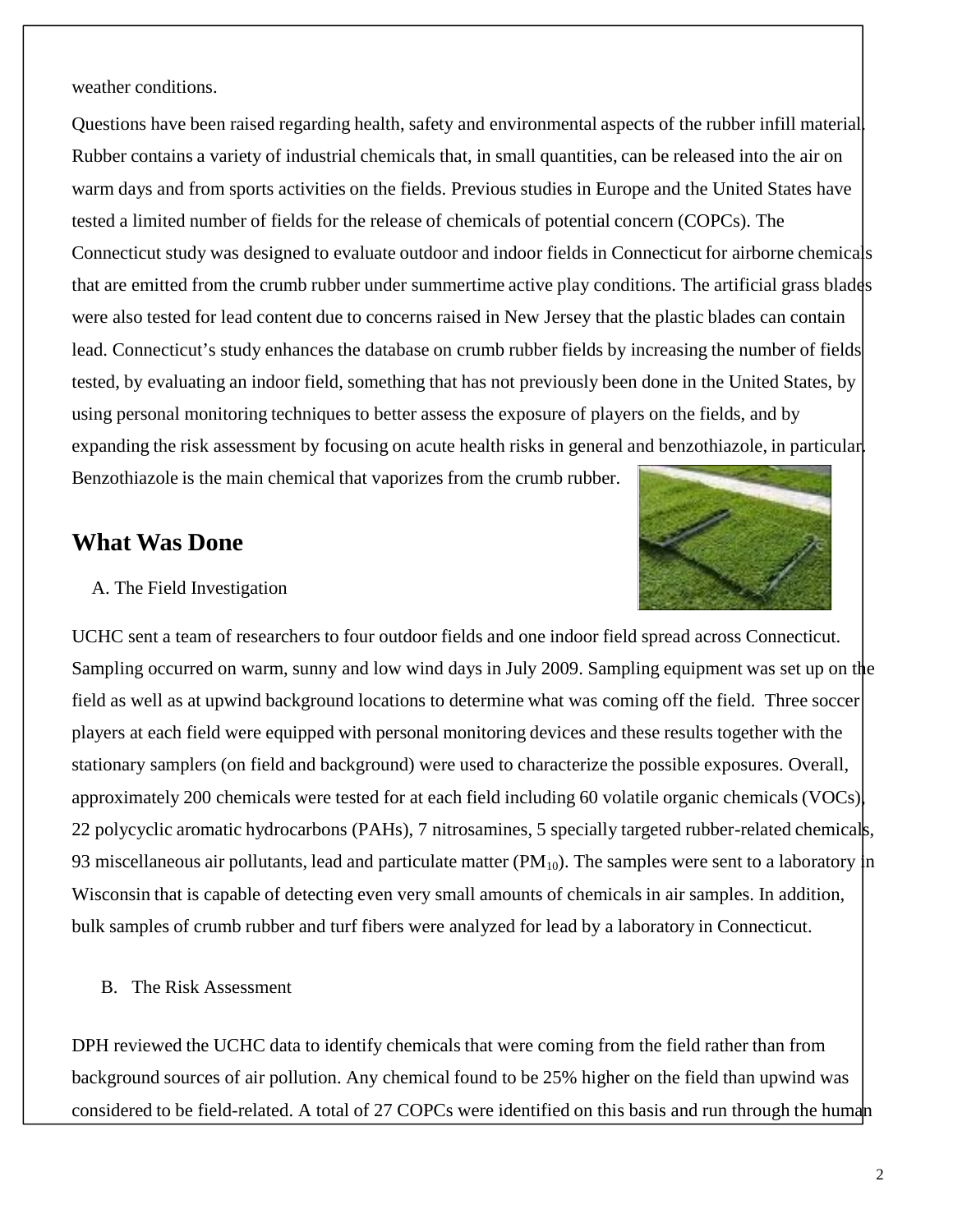health risk assessment. The table below shows the four hypothetical exposure scenarios evaluated. The outdoor fields were combined into one assessment by using the highest concentration of each chemical found at any of the outdoor fields to represent what is possible regardless of where it was found. The indoor field was analyzed separately because conditions indoors and outdoors were considerably different. Two different groups were analyzed, children aged 6-18 and adults. The greater breathing rate associated with active sports was incorporated into exposure equations for children and adults.

| <b>Field Type</b> | <b>Exposure Group</b> | <b>Exposure Frequency</b>     |
|-------------------|-----------------------|-------------------------------|
| Outdoor           | Child 6-18 yr old     | 3 hr/day, 138 day/year, 12 yr |
| Outdoor           | Adult                 | 3 hr/day, 138 day/year, 30 yr |
| Indoor            | Child 6-18 yr old     | 3 hr/day, 138 day/year, 12 yr |
| Indoor            | Adult                 | 3 hr/day, 138 day/year, 30 yr |

#### **Exposure Scenarios Analyzed in DPH's Risk Assessment**

The DPH risk assessment represents a screening analysis in which high end assumptions were used for the amount of exposure possible from playing on the fields. Our worst case approach included the use of the maximum detection found at any field across all chemicals, assessing risks for benzene and methylene chloride even though they were only detected in the personal monitors and thus may not be coming from the fields, and the use of sunny low wind conditions to represent every day of playing. A screening level risk assessment is used to determine whether there is the potential for elevated risks when using worst case assumptions. If this is not the case, no further analysis is needed.

### **What Did We Find?**

Risk estimates were not elevated into a range of health concern for cancer or non-cancer endpoints for children or adults at the outdoor fields. Risk levels were somewhat higher indoors because the concentrations of benzothiazole and naphthalene were greater indoors. These risks were still below a health concern (see Figure below) but the acute risk to children playing indoors is borderline (Hazard Index almost 1) resulting in a greater amount of uncertainty over whether an adverse effect is possible. The theoretical concern is an acute irritation response from benzothiazole and other volatile compounds released from crumb rubber indoors. The indoor field tested had no ventilation which presents a worst case condition.

Regarding the potential concern raised in New Jersey over lead in the crumb rubber or blades of artificial grass, the UCHC results showed that lead levels were low and not a health concern at the five fields tested.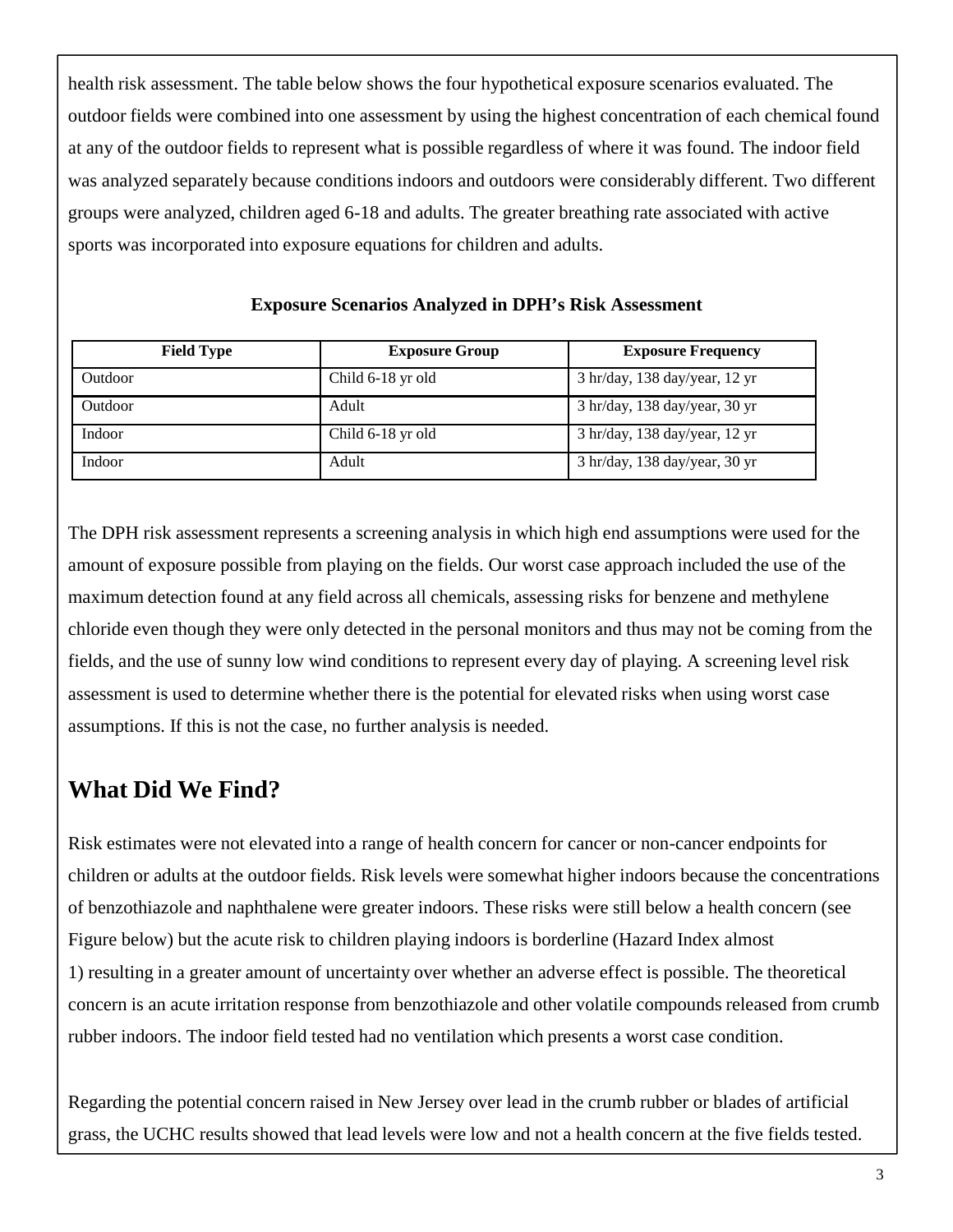

<sup>(</sup>The Hazard Index is the ratio between actual exposure and the safe exposure level; an index below 1 signifies no increase in risk)

Another area of uncertainty is that this study did not evaluate newly installed fields under peak summer heat conditions. UCHC tested a range of newer (less than 2 years old) and older fields. However, the CAES data demonstrate that crumb rubber rapidly ages and emits much lower levels of chemicals after several weeks of being outdoors. Thus it is possible that greater exposures on outdoor fields are possible if the rubber infill is brand new during the summer months. Since this exact scenario was not tested, its health implications are unknown although if there was a risk, it would be short lived.

## **CASE Review**

The main areas of CASE comments were that 1) the cancer risks calculated by DPH may have been overestimates because of the inclusion of benzene detections that are likely not coming from the playing field but from the players themselves; 2) the uncertainty with respect to the benzothiazole risk assessment since so little toxicology data are available for benzothiazole; and 3) the potential for allergic reactions to occur due to the presence of latex antigen in natural rubber. To address these comments, the risk assessment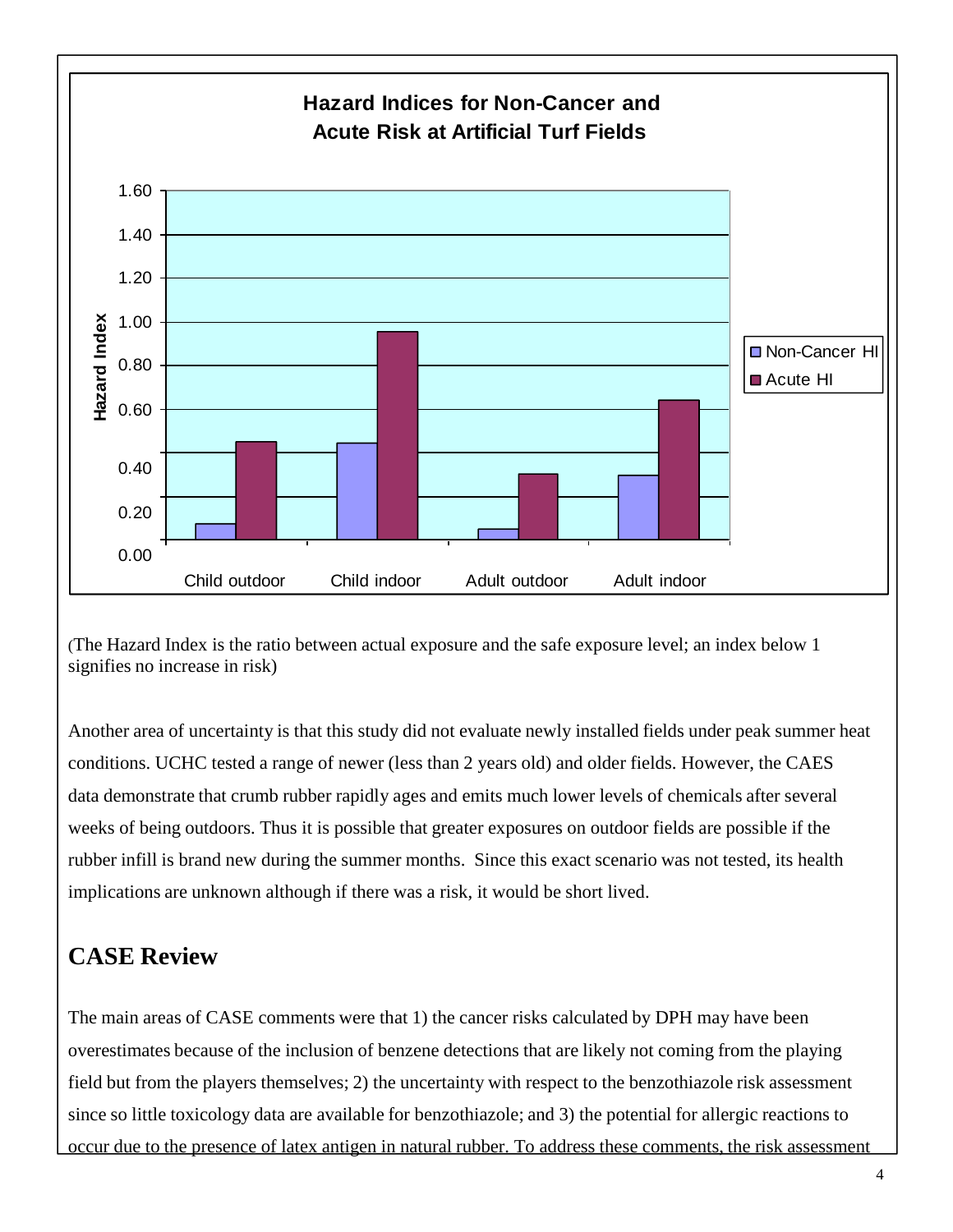describes the issues and finds that they do not change the overall conclusions and are unlikely to present added risk. For example, the public is commonly exposed to rubber particles in street dust without obvious reactions to the latex in these particles, so this does not appear to be a major risk at crumb rubber fields. Nevertheless, those who think they are experiencing an allergic reaction to the fields (skin rash, breathing difficulty) should report this to their doctor and to local health officials.

### **What Does It All Mean?**

Outdoor Fields: DPH's assessment found no health concern from inhaling chemicals at outdoor crumb rubber fields tested as part of this study. It is important to note that these fields are typically hotter than natural grass fields and users of these fields should take added precautions to avoid heat exhaustion (more frequent rest breaks, hydration). Further, it would be best to install new crumb rubber in cooler months to avoid the peak exposure that might occur with fresh rubber in hot weather.

Indoor Fields: DPH's assessment found that exposures can be considerably greater indoors than out and this creates an uncertainty in terms of the potential for acute risks for children playing indoors. It is prudent for building operators to ventilate the indoor fields to decrease these exposures. The level of ventilation needed will vary from field to field. New indoor fields should consider alternatives to crumb rubber infill as a cushioning agent.

While allergic reactions on the skin or in the lungs are not anticipated from outdoor or indoor fields, anyone experiencing such reactions should report the incident to their doctor and the local health department.

### **Limitations and Relationship to Other Studies**

The 2010 risk assessment of five artificial turf fields in Connecticut does not provide conclusive evidence about the safety of artificial turf fields. There is still uncertainty and additional investigation is warranted. Like all scientific studies, our evaluation of artificial turf fields has limitations. It did not specifically evaluate the risks from dermal exposure or ingestion of the crumb rubber, two pathways which are expected to be of lower concern and have received some attention in previous studies. The data are still from a small number of fields and days of sampling. Finding VOCs such as benzene only in personal monitoring samples raises questions about the utility of those data that could not be resolved in the current study. The default